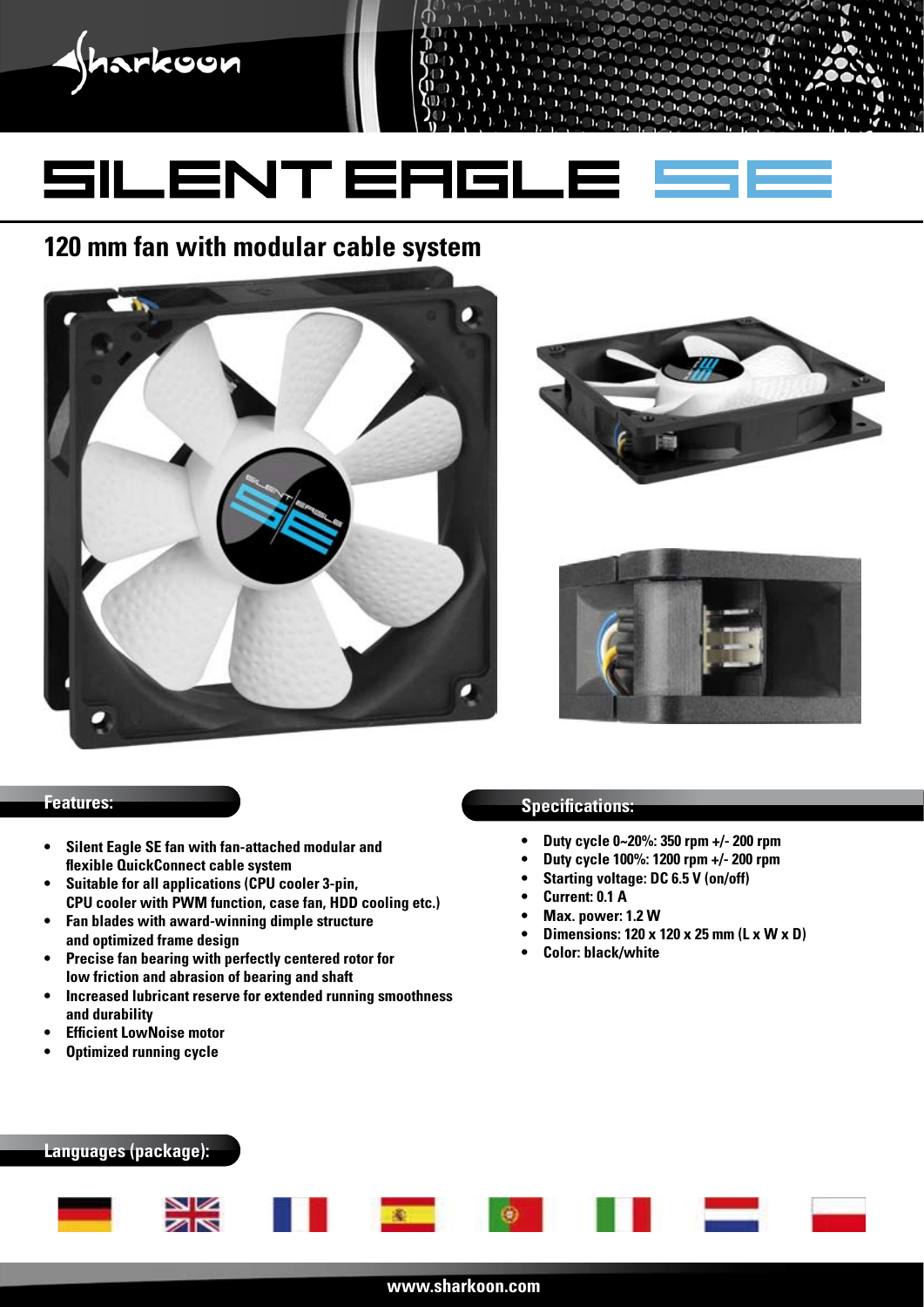

**Technical Details:**

#### **Enduro Bearing:**



#### **Analog connection:**



| <b>Voltage</b>  | Noise level in db(A) |
|-----------------|----------------------|
| 12 <sub>V</sub> | 20.5                 |
| 9 V             | 8.5                  |
| ν               | 6.5                  |

#### **Digital connection:**